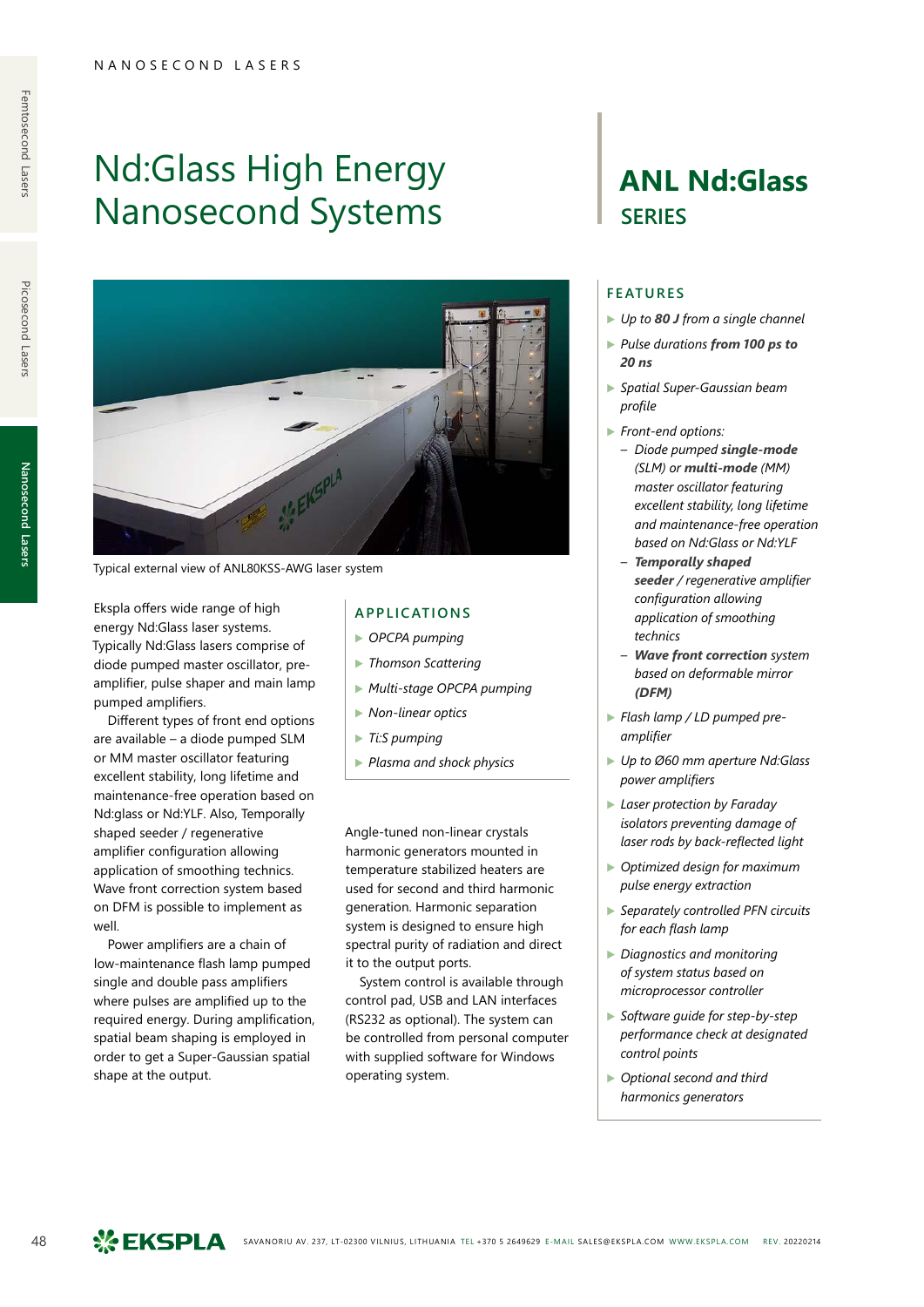# **SPECIFICATIONS**

| Model                                                     | ANL25kSS-AWG                                                | ANL80kSS-AWG                                                                      | ANL160kSS-AWG                                                                     |
|-----------------------------------------------------------|-------------------------------------------------------------|-----------------------------------------------------------------------------------|-----------------------------------------------------------------------------------|
| <b>MAIN SPECIFICATIONS 1)</b>                             |                                                             |                                                                                   |                                                                                   |
| Center wavelength                                         | 1053 nm                                                     | 1053 nm                                                                           | 1053 nm                                                                           |
| Output energy <sup>2)</sup>                               |                                                             |                                                                                   |                                                                                   |
| at 1053 nm                                                | 25J                                                         | 80J                                                                               | 160 J ( $2 \times 80$ J) <sup>3)</sup>                                            |
| at 527 nm <sup>4)</sup>                                   | 15 <sub>J</sub>                                             | 50J                                                                               | 100J                                                                              |
| at 351 nm <sup>4)</sup>                                   | 7 <sub>1</sub>                                              | 25J                                                                               | 50 <sub>1</sub>                                                                   |
| Pulse repetition rate <sup>5)</sup>                       | 1 shot every 5 min                                          | 1 shot every 20 min                                                               | 1 shot every 20 min                                                               |
| Pulse duration <sup>6)</sup>                              | $0.15 - 20$ ns                                              | $0.15 - 20$ ns                                                                    | $0.15 - 20$ ns                                                                    |
| Pulse energy stability <sup>7)</sup>                      | $\leq 5.0 \%$                                               | $\leq 5.0 \%$                                                                     | $\leq 5.0 \%$                                                                     |
| Beam spatial profile <sup>8)</sup>                        | Super-Gaussian                                              | Super-Gaussian                                                                    | Super-Gaussian                                                                    |
| Beam diameter <sup>9)</sup>                               | 40 mm                                                       | 60 mm                                                                             | 60 mm                                                                             |
| Beam pointing stability 10)                               | $\leq$ 30 µrad                                              | $\leq$ 30 µrad                                                                    | $\leq$ 30 µrad                                                                    |
| Beam divergence                                           |                                                             |                                                                                   |                                                                                   |
| Optical pulse jitter <sup>11)</sup>                       | $\leq 50$ ps                                                | $\leq 50$ ps                                                                      | $\leq 50$ ps                                                                      |
| Output isolation from Back-reflected light <sup>12)</sup> | > 500:1                                                     | > 500:1                                                                           | > 500:1                                                                           |
| Pre-pulse contrast <sup>13)</sup>                         | >1000:1                                                     | >1000:1                                                                           | >1000:1                                                                           |
| Polarization contrast                                     | >100:1                                                      | >100:1                                                                            | >100:1                                                                            |
| Polarization                                              | Linear                                                      | Linear                                                                            | Linear                                                                            |
| PHYSICAL CHARACTERISTICS <sup>14)</sup>                   |                                                             |                                                                                   |                                                                                   |
| Laser head size (WxLxH mm)                                | $1500 \times 2000 \times 560$                               | $1200 \times 3600 \times 560$                                                     | $2 \times (1200 \times 2400 \times 560)$                                          |
| Power supply size (W×L×H mm)                              | $553 \times 600 \times 653$<br>$553 \times 800 \times 1745$ | $2 \times (550 \times 800 \times 1940)$<br>$2 \times (550 \times 800 \times 670)$ | $2 \times (550 \times 800 \times 1940)$<br>$2 \times (550 \times 800 \times 670)$ |
| Umbilical length                                          | 10 <sub>m</sub>                                             | 10 <sub>m</sub>                                                                   | 10 <sub>m</sub>                                                                   |
| <b>OPERATING REQUIREMENTS 15)</b>                         |                                                             |                                                                                   |                                                                                   |
| Power requirements <sup>16)</sup>                         | 208, 380 or 400 V AC,<br>three phases, 50/60 Hz             | 208, 380 or 400 V AC,<br>three phases, 50/60 Hz                                   | 208, 380 or 400 V AC,<br>three phases, 50/60 Hz                                   |
| Power consumption <sup>17)</sup>                          | $1$ kW                                                      | $1$ kW                                                                            | 2 kW                                                                              |
| Water supply <sup>17)</sup>                               | 5 l/min, 2 Bar, max 15 °C                                   | 10 I/min, 2 Bar, max 15 °C                                                        | 10 I/min, 2 Bar, max 15 °C                                                        |
| Operating ambient temperature                             | $22 \pm 2$ °C                                               | $22 \pm 2$ °C                                                                     | $22 \pm 2$ °C                                                                     |
| Storage ambient temperature                               | $15 - 35 °C$                                                | $15 - 35 °C$                                                                      | $15 - 35 °C$                                                                      |
| Relative humidity (non-condensing)                        | $\leq 80 \%$                                                | $\leq 80 \%$                                                                      | $\leq 80 \%$                                                                      |
| Cleanness of the room                                     | <b>ISO Class 7</b>                                          | <b>ISO Class 7</b>                                                                | <b>ISO Class 7</b>                                                                |

- 1) Due to continuous improvement, all specifications are subject to change without notice. The parameters marked 'typical' are indications of typical performance and will vary with each unit we manufacture. Presented parameters can be customized to meet customer's requirements. All parameters measured at 1064 nm if not stated otherwise.
- <sup>2)</sup> The output energies are measured at 5 ns, rectangular pulse at time domain, FWHM.
- 3) The 160 J energy output is combined of two 80 J channels with vertical and horizontal polarizations.
- 4) Harmonic outputs are optional. Specifications valid with respective harmonic module purchased. Outputs are not simultaneous.
- 5) In service or low energy modes the time between shots can be reduced by half or more.
- 6) Variable pulse duration in steps of 125 ps. Pulse shaping is possible in the range of  $1 - 20$  ns.
- 7) Under stable environmental conditions, normalized to average pulse energy (RMS, averaged from 10 shots).
- Super-Gaussian spatial mode of 6-11th order in near field.
- 9) Beam diameter is measured at signal output at 1/e2 level for Gaussian beams and FWHM level for Super-Gaussian beams.
- 10) Beam pointing stability is evaluated as movement of the beam centroid in the focal plane of a focusing element (RMS, averaged from 10 shots).
- 11) Optical pulse jitter with respect to electrical outputs. ≤ 50 ps - with AWG oscillator. ≤ 0.2 ns – with SLM oscillator. ≤ 10 ps – optional
- 12) Faraday isolator contrast.
- <sup>13)</sup> Contrast up to 10<sup>4</sup> : 1 available upon request.
- 14) System sizes are preliminary and depend on customer lab layout and additional options
- purchased. 15) The laser and auxiliary units must be settled in such a place void of dust and aerosols. It is advisable to operate the laser in air conditioned room, provided that the laser is placed at a distance from air conditioning outlets. The laser should be positioned on a solid worktable. Access from one side should be ensured.



16) Voltage fluctuations allowed are +10 % / -15 % from nominal value.

17) Power consumption and water supply requirements deviate depending on system configuration.

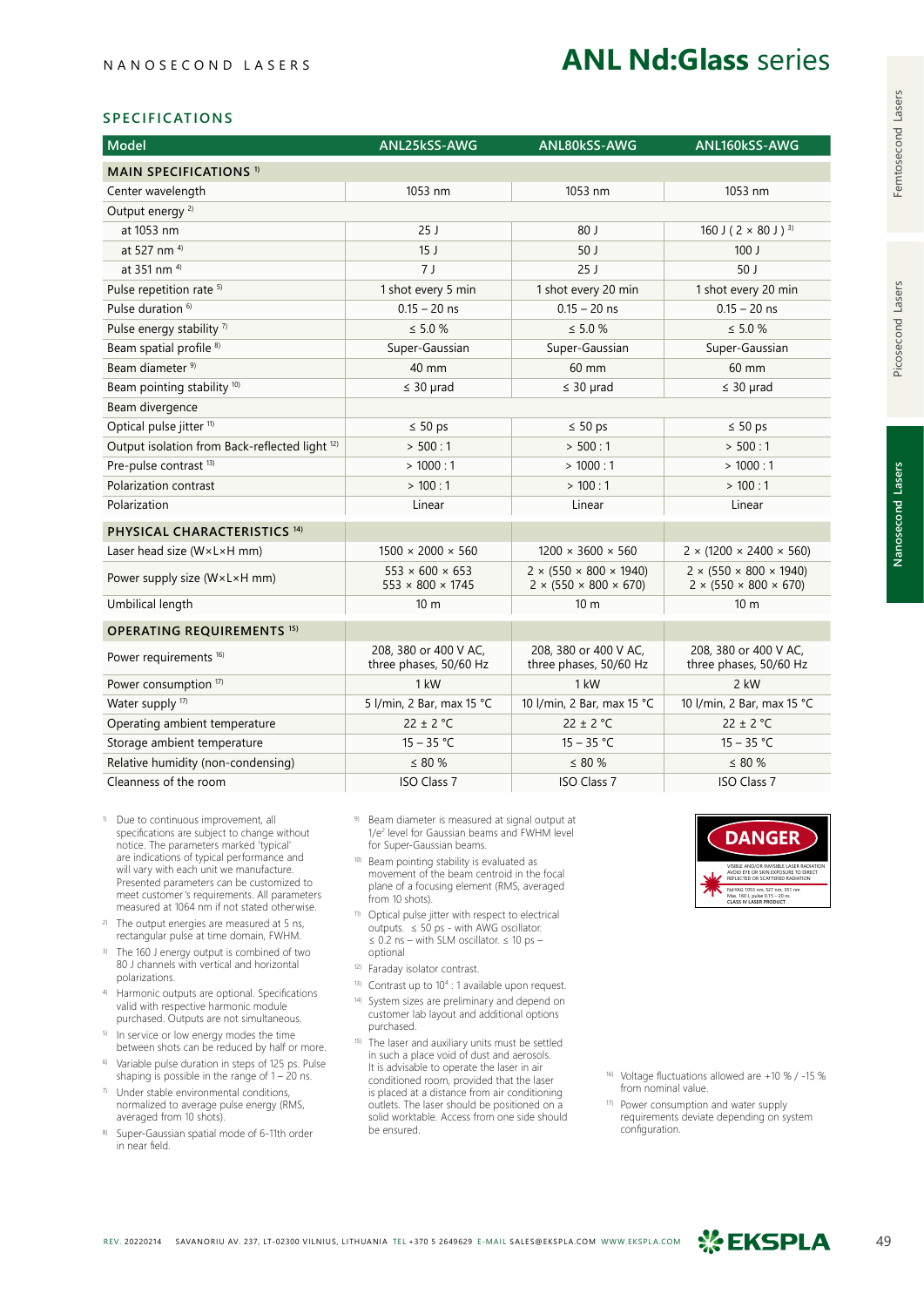# **ANL Nd:Glass** series

#### **OPTIONS**

| <b>Option</b>                | <b>Description</b>                                                           | Comment                                                             |
|------------------------------|------------------------------------------------------------------------------|---------------------------------------------------------------------|
| - AWG                        | Arbitrary waveform generator                                                 | Temporal pulse shape control in $1 - 10$ ns range by<br>125 ps step |
| - Back reflection protection | Protects the system's optical elements from an<br>accidental back reflection | Ø45 mm Faraday isolator with additional optics                      |

# **PERFORMANCE**



*Fig 1.* Typical beam profile of Nd:Glass laser system at 1053 nm (imaged from amplifier exit)



*Fig 2.* Spatially shaped beam profile of Nd:Glass laser system at 1053 nm (imaged from amplifier exit)



*Fig 3.* Temporally shaped rising pulse at 33 J (yelow line)